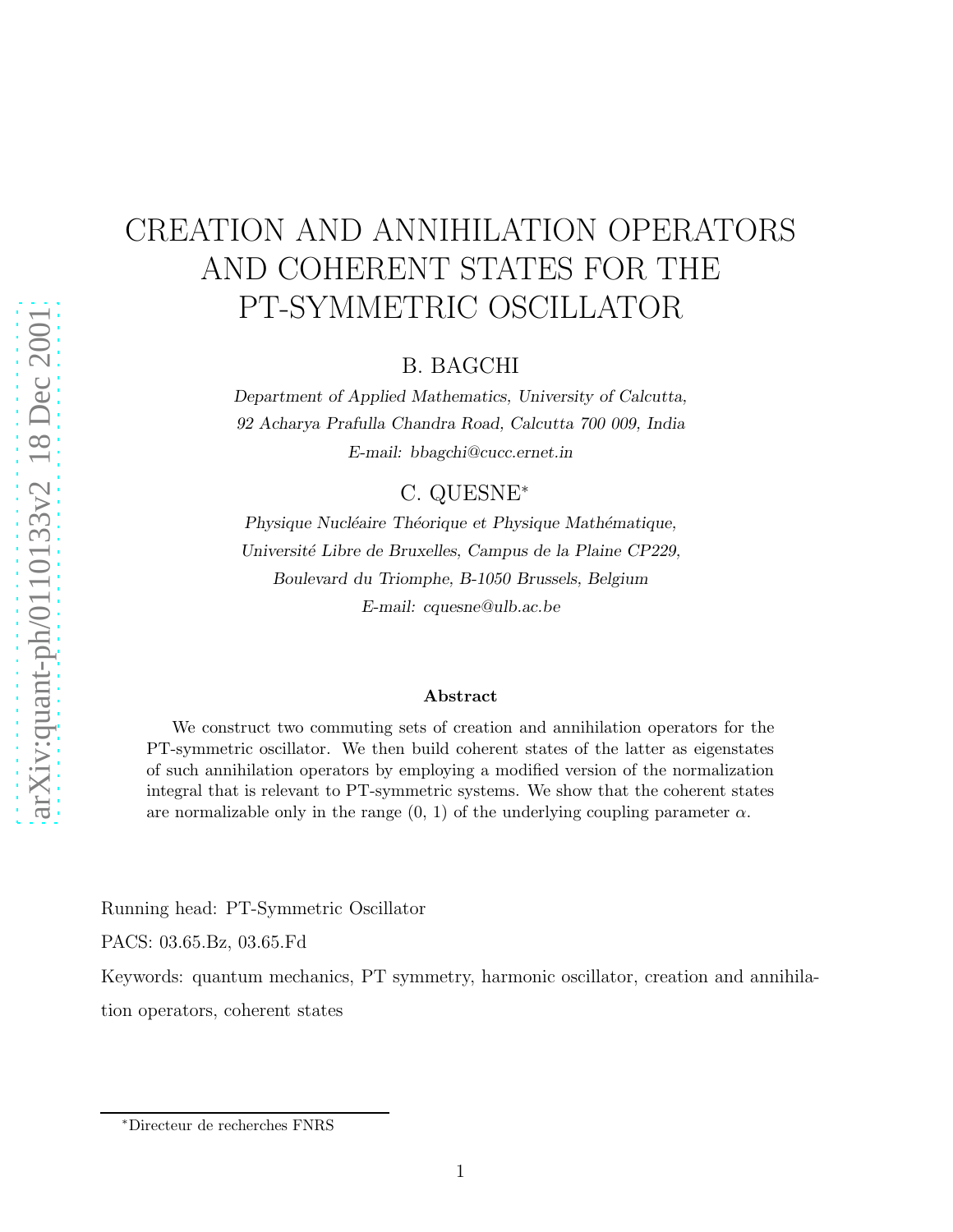The current trend of interest in PT-symmetric non-Hermitian systems was triggered off by an observation of Bender and Boettcher [\[1](#page-8-0)] (see also Bessis [\[2](#page-8-0)]) that PT-invariance, in a number of cases, leads to energy eigenvalues that are real. Recently, we studied[[3\]](#page-8-0) a modified normalization condition for such systems within the framework of a generalized continuity equation as a natural replacement of the one prevailing for their Hermitian counterparts. In particular, for the PT-symmetric oscillator (PTO)[[4\]](#page-8-0), we found that the modified normalization integral of eigenfunctions ceases to be always positive definite. The purpose of this Letter is twofold. First, we build two commuting sets of creation and annihilation operators for the PTO problem, associated with the two quasi-parities  $q = -1$  and  $q = +1$ , respectively. Second, we construct normalizable coherent states (CS) for the same by taking into account the corresponding pseudo-norm. Our analysis shows that the eigenstates  $|z, \alpha, q\rangle$  of the PTO annihilation operators, where the coupling parameter  $\alpha$  is related to the strength of the centrifugal-like term, have a form similar to that of the standard CS of the Hermitian oscillator except for the normalization coefficient. Actually, for  $q = -1$  or  $q = +1$  and  $\alpha \in (0, 1)$ , the normalization coefficient may be taken equal to that of the standard CS by choosing the sign of the CS squared pseudo-norm appropriately. However, for  $q = +1$  and  $\alpha > 1$ , the dependence of the sign of the squared pseudo-norm of a Hamiltonian eigenstate upon the choice of the latter has the effect that the CS squared pseudo-norm vanishes for some value of  $|z|$ . Thus the corresponding CS are not normalizable. As a result, normalizable CS exist only for  $\alpha \in (0,1)$ .

We begin by writing down the Hamiltonian for the PTO that reads[[4\]](#page-8-0)

$$
H^{(\alpha)} = -\frac{d^2}{dx^2} + (x - \mathrm{i}c)^2 + \frac{\alpha^2 - \frac{1}{4}}{(x - \mathrm{i}c)^2} \qquad \alpha > 0 \tag{1}
$$

for  $\hbar = 2m = 1$ . The form (1), under the presence of a centrifugal-like core of strength  $G = \alpha^2 - \frac{1}{4}$  $\frac{1}{4}$ , has a correspondence with the Hamiltonian of the usual three-dimensional radial oscillator for a complex shift of coordinate  $r \to x - ic, c > 0$ . However, the shift of the singularity off the path of integration makes (1) exactly solvable on the entire real line for any  $\alpha > 0$ . Note that  $H^{(\alpha)}$  reduces to the Hamiltonian of the linear harmonic oscillator for  $\alpha = \frac{1}{2}$  $\frac{1}{2}$  and  $c = 0$ .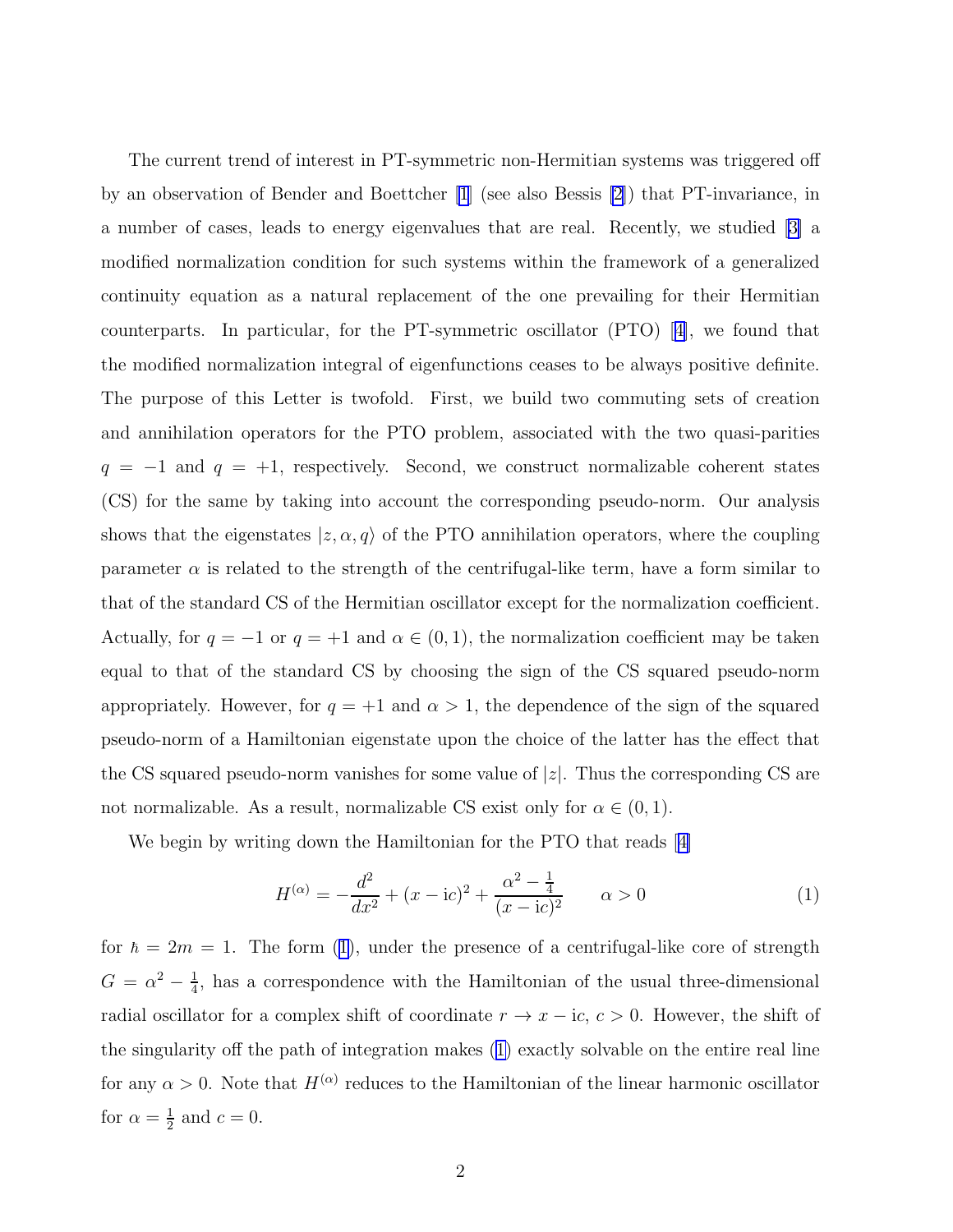<span id="page-2-0"></span>An important feature of the PT-symmetric Hamiltonian  $H^{(\alpha)}$  is that, for  $\alpha$  different from an integer (which is assumed hereafter), it depicts a double series of real energy eigenvalues  $E_{qn}^{(\alpha)}$  distinguished by the quasi-parity  $q = \pm 1$ . These energy levels read

$$
E_{qn}^{(\alpha)} = 4n + 2 - 2q\alpha \qquad n = 0, 1, 2, \dots \tag{2}
$$

and point to a non-equidistant spectrum. The accompanying eigenfunctions are given in terms of generalized Laguerre polynomials

$$
u_{qn}^{(\alpha)}(x) = \mathcal{N}_{qn}^{(\alpha)} e^{-\frac{1}{2}(x-\mathrm{i}c)^2} (x-\mathrm{i}c)^{-q\alpha+\frac{1}{2}} L_n^{(-q\alpha)}[(x-\mathrm{i}c)^2]
$$
(3)

where  $\mathcal{N}_{qn}^{(\alpha)}$  are the associated normalization coefficients. The Laguerre polynomials are, of course, defined only for  $-q\alpha > -1$ , which, in turn, implies the interval  $0 < \alpha < 1$ ; however, their definition can be extended to any value of  $\alpha$ .

In Ref.[[3\]](#page-8-0), we observed that PT-symmetric systems admit of a generalized continuity equation that leads to a new definition of the normalization condition of the bound-state eigenfunctions. The ingredients of the calculations are not repeated here. We merely note that the pseudo-norm condition

$$
(u|u) \equiv \int_{-\infty}^{+\infty} dx \, u^*(-x)u(x) = \pm 1 \tag{4}
$$

serves as an appropriate counterpart of the standard normalization integral [\[5](#page-8-0)] in PTsymmetric quantum mechanics. An offshoot of (4) is that the space of states on which PT-symmetric quantum mechanics manifests itself is not necessarily the Hilbert space of quantum mechanics [\[6](#page-8-0), [7, 8](#page-8-0)]. The situation is akin to that in ordinary quantum mechanics where vectors with negative norms are generally associated with an indefinite metric space[[9\]](#page-8-0). Note that the corresponding indefinite scalar product in PT-systems obeys  $(u|v) = (v|u)^*.$ 

When applied to the eigenfunctions (3), the left-hand side of (4) can be evaluated to be

$$
I_{qn}^{(\alpha)} \equiv (u_{qn}^{(\alpha)} | u_{qn}^{(\alpha)}) = \int_{-\infty}^{+\infty} dx \left[ u_{qn}^{(\alpha)} (-x) \right]^* u_{qn}^{(\alpha)} (x) = \left| \mathcal{N}_{qn}^{(\alpha)} \right|^2 \cos \pi (-q\alpha + \frac{1}{2}) \frac{\Gamma(-q\alpha + n + 1)}{n!}
$$
(5)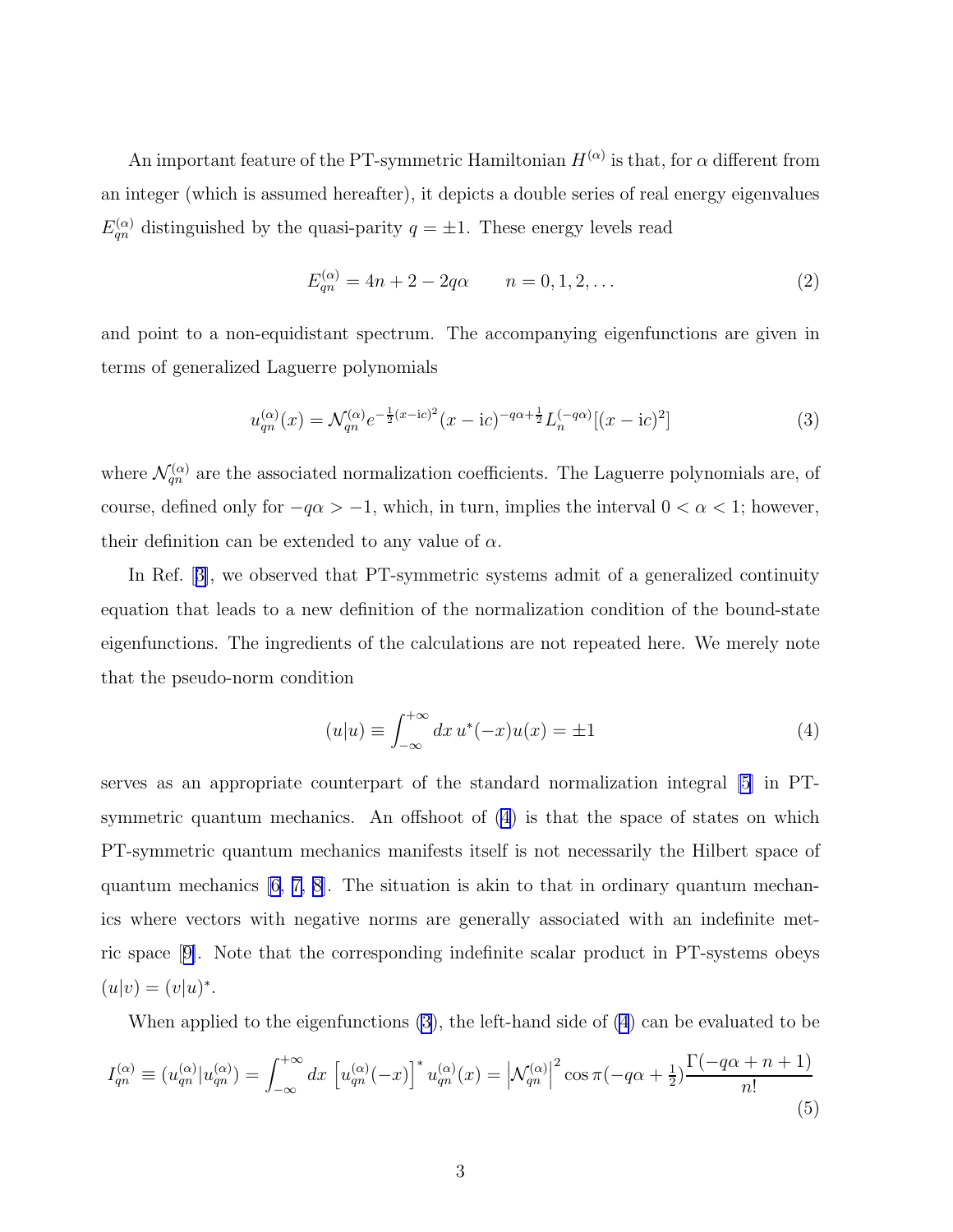for  $\alpha \in (0,1)$ . The presence of the cosine factor in the right-hand side of [\(5](#page-2-0)) is a new feature, which signifies that for  $\alpha \in (0,1)$ , the latter is positive ot negative according to whether  $q = +1$  or  $-1$ , respectively. Consistency with the condition [\(4](#page-2-0)) then leads to the fixation

$$
\left|\mathcal{N}_{qn}^{(\alpha)}\right| = \left(\frac{n!}{\Gamma(-q\alpha + n + 1)\cos\pi(-\alpha + \frac{1}{2})}\right)^{1/2}.\tag{6}
$$

We now turn to the construction of CS associated with the PTO. To obtain CS, one should consider the eigenstates of a ladder operator. The techniques of supersymmetric quantum mechanics prove rather useful in that we are able to obtain commuting sets of creation and annihilation operators[[10](#page-8-0)]. To this end, we observe that there are two independent complex superpotentials  $W_{+}^{(\alpha)}(x)$  and  $W_{-}^{(\alpha)}(x)$  that accompany the Hamiltonian  $H^{(\alpha)}$  [\[11\]](#page-8-0). These are given by

$$
W_q^{(\alpha)}(x) = x - i c + \frac{q\alpha - \frac{1}{2}}{x - i c} \qquad q = \pm 1
$$
 (7)

and satisfy the so-called shape-invariance condition

$$
\left(W_q^{(\alpha)}(x)\right)^2 + \frac{d}{dx}W_q^{(\alpha)}(x) = \left(W_q^{(\alpha-q)}(x)\right)^2 - \frac{d}{dx}W_q^{(\alpha-q)}(x) + R_q^{(\alpha-q)}\tag{8}
$$

where  $R_q^{(\alpha-q)} = 4, q = \pm 1.$ 

Let T be the operator that reparametrizes  $\alpha$  by changing it into  $\alpha - 1$ :

$$
T|\phi^{(\alpha)}\rangle = |\phi^{(\alpha-1)}\rangle \tag{9}
$$

$$
TO^{(\alpha)}T^{-1} = O^{(\alpha-1)} \tag{10}
$$

when acting on any suitable  $\alpha$ -dependent vector  $|\phi^{(\alpha)}\rangle$  or operator  $O^{(\alpha)}$ . Then the inverse operator  $T^{-1}$  changes  $\alpha$  into  $\alpha + 1$ .

Introducing now the operators  $D_q^{(\alpha)}$  and  $\bar{D}_q^{(\alpha)}$  defined by

$$
D_q^{(\alpha)} = \frac{d}{dx} + W_q^{(\alpha)}(x) \qquad \bar{D}_q^{(\alpha)} = -\frac{d}{dx} + W_q^{(\alpha)}(x) \tag{11}
$$

the shape-invariance condition (8) can be reset as

$$
D_q^{(\alpha)} \bar{D}_q^{(\alpha)} = T^q \left( \bar{D}_q^{(\alpha)} D_q^{(\alpha)} + R_q^{(\alpha)} \right) T^{-q}.
$$
 (12)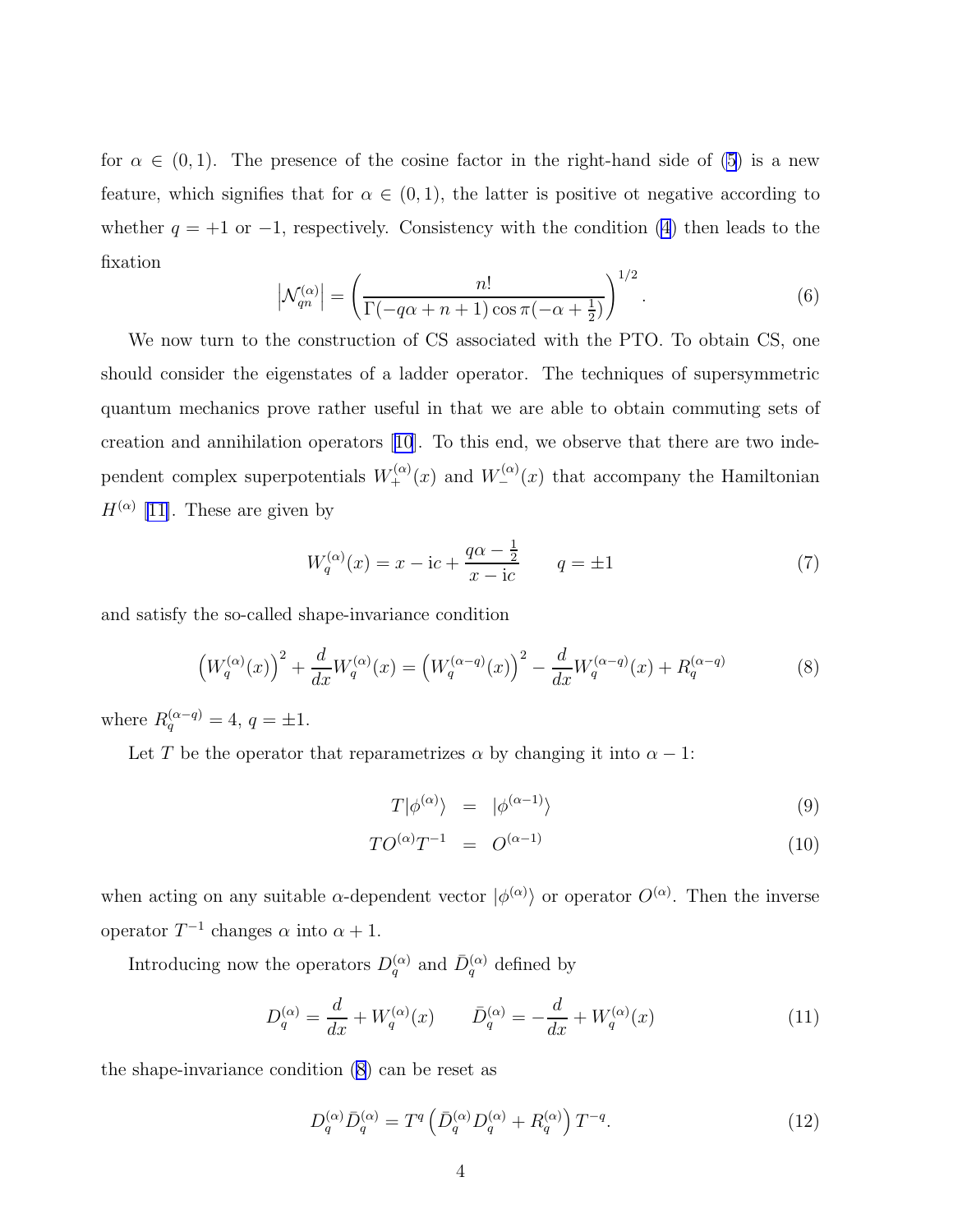This form suggests that if we define two new operators

$$
A_q^{(\alpha)} = \frac{1}{2} T^{-q} D_q^{(\alpha)} \qquad \bar{A}_q^{(\alpha)} = \frac{1}{2} \bar{D}_q^{(\alpha)} T^q \tag{13}
$$

the shape-invariance condition is automatically transformed into a Heisenberg-Weyl-like algebra

$$
\[A_q^{(\alpha)}, \bar{A}_q^{(\alpha)}\] = \frac{1}{4} R_q^{(\alpha)} = 1 \qquad q = \pm 1. \tag{14}
$$

Up to a lack of Hermiticity, equation (14) furnishes two sets of creation and annihilation operators for the PTO, which, to the best of our knowledge, are being constructed for the first time here. In this connection it may be pointed out that those obtained in[[12\]](#page-8-0) are actually raising and lowering generators of two  $sl(2)$  algebras. In the present case, it is quite straightforward to establish that the operators corresponding to both quasi-parities commute with one another:

$$
\left[A_{+}^{(\alpha)}, A_{-}^{(\alpha)}\right] = \left[A_{+}^{(\alpha)}, \bar{A}_{-}^{(\alpha)}\right] = \left[\bar{A}_{+}^{(\alpha)}, A_{-}^{(\alpha)}\right] = \left[\bar{A}_{+}^{(\alpha)}, \bar{A}_{-}^{(\alpha)}\right] = 0.
$$
 (15)

It may be remarked that for each q value the lowest eigenstate  $\left| u_{q0}^{(\alpha)} \right|$  $\binom{\alpha}{q0}$  of  $H^{(\alpha)}$  is annihilated by the corresponding  $D_q^{(\alpha)}$ :

$$
A_q^{(\alpha)} |u_{q0}^{(\alpha)}\rangle = 0.
$$
 (16)

Further, for each  $q$  value we can construct a sequence of Hamiltonians

$$
H_{qn}^{(\alpha)} \equiv 4A_q^{(\alpha - nq)} \bar{A}_q^{(\alpha - nq)} + 4(n - 1)
$$
  
=  $4\bar{A}_q^{(\alpha - nq)} A_q^{(\alpha - nq)} + 4n$   
=  $H^{(\alpha - nq)} + 2q\alpha + 2n - 2$   $n = 0, 1, 2, ...$  (17)

as long as  $\alpha - nq$  remains positive. The Hamiltonians  $H_{qn}^{(\alpha)}$  and  $H_{qn+1}^{(\alpha)}$  are superpartners in the sense that they are isospectral except for the lowest eigenstate of  $H_{qn}^{(\alpha)}$  with quasiparity q.

The eigenvalues of  $H_{qn}^{(\alpha)}$  of quasi-parity q are given by

$$
\mathcal{E}_{qn}^{(\alpha)} = \sum_{k=1}^{n} R_q^{(\alpha - kq)} = 4n \tag{18}
$$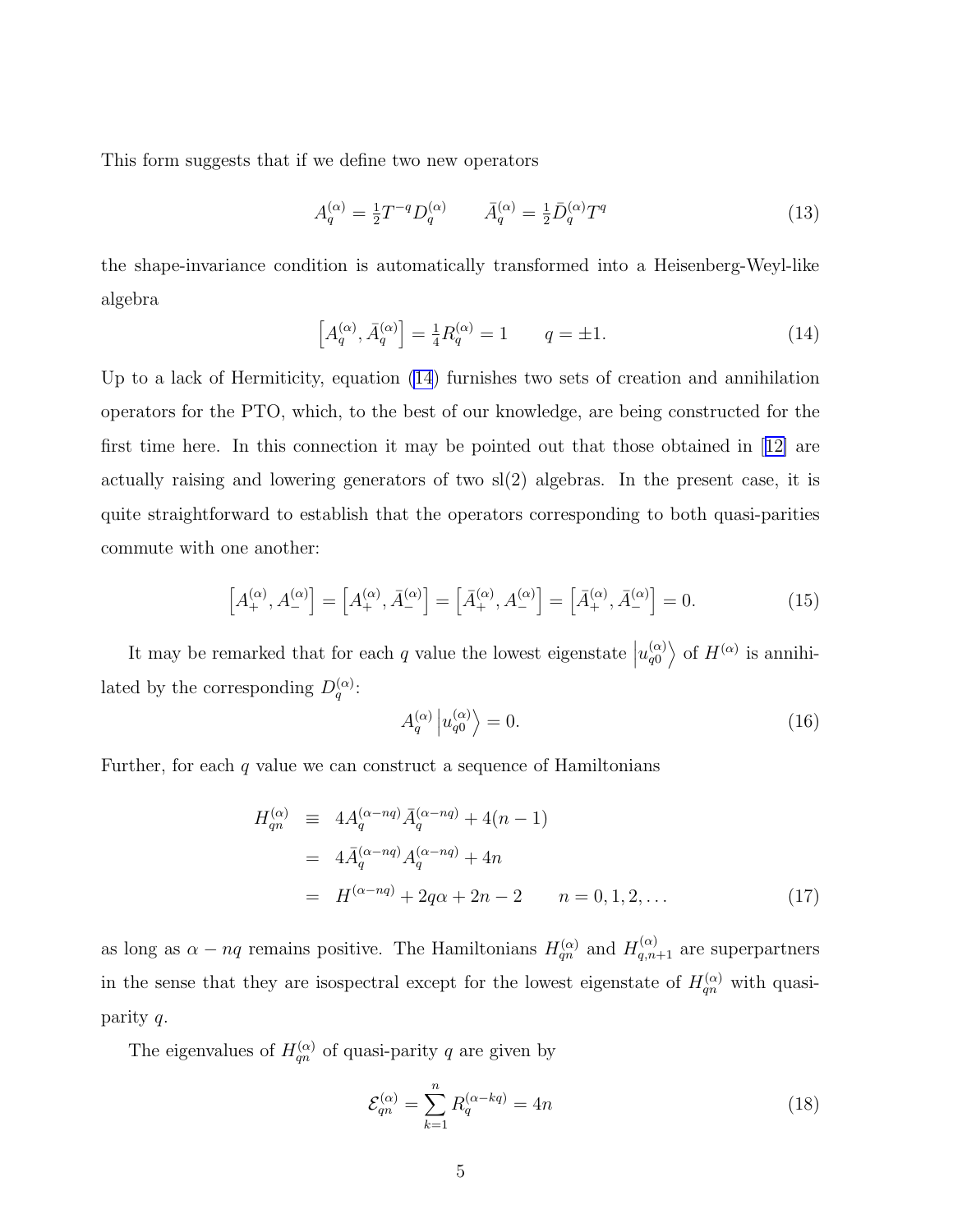and correspond to  $E_{qn}^{(\alpha)} = \mathcal{E}_{qn}^{(\alpha)} - 2q\alpha + 2$ . The corresponding eigenvectors  $|u_{qn}^{(\alpha)}\rangle$  are proportional to  $\bar{D}_q^{(\alpha)} \bar{D}_q^{(\alpha-q)} \dots \bar{D}_q^{(\alpha-nq+q)} \left| u_{q0}^{(\alpha-nq)} \right\rangle$ .

Returning now to the PTO normalization integral [\(5](#page-2-0)), we note that, by analytic continuation, it also holds for any complex value of  $\alpha$ . For the real positive values of  $\alpha$ considered here, this analytic continuation has the following implications. For  $q = -1$  and  $N < \alpha < N + 1$  ( $N = 0, 1, 2, ...$ ),  $I_{-n}^{(\alpha)}$  has the sign  $(-1)^{N+1}$  independently of n, while for  $q = +1$  and  $N < \alpha < N + 1$ ,  $I_{+n}^{(\alpha)}$  has the sign  $(-1)^n$  if  $n \leq N - 1$  and  $(-1)^N$  if  $n \geq N$ . We therefore normalize the eigenfunctions  $u_{qn}^{(\alpha)}(x)$  according to the prescription  $(N < \alpha < N+1,\,N \ge 1)$ 

$$
\left(u_{qn}^{(\alpha)}\middle|u_{qn}^{(\alpha)}\right) = \sigma_{qn}^{(\alpha)}\tag{19}
$$

where

$$
\sigma_{qn}^{(\alpha)} = \begin{cases}\n(-1)^{N+1} & \text{if } q = -1 \\
(-1)^n & \text{if } q = +1 \text{ and } n \le N - 1 \\
(-1)^N & \text{if } q = +1 \text{ and } n \ge N\n\end{cases} (20)
$$

In the context of (19) the normalization coefficients  $\mathcal{N}_{qn}^{(\alpha)}$  transform as

$$
\left| \mathcal{N}_{qn}^{(\alpha)} \right| = \begin{cases} \left[ (-1)^N \sin \pi \alpha \frac{\Gamma(-q\alpha + n + 1)}{n!} \right]^{-1/2} & \text{if } q = -1 \text{ or } q = +1 \text{ and } n \ge N \\ \left[ (-1)^n \sin \pi \alpha \frac{\Gamma(-\alpha + n + 1)}{n!} \right]^{-1/2} & \text{if } q = +1 \text{ and } n \le N - 1 \end{cases}
$$
(21)

The actions of  $A_q^{(\alpha)}$  and  $\bar{A}_q^{(\alpha)}$  on the corresponding normalized eigenvectors are given by

$$
\bar{A}_q^{(\alpha)} \left| u_{qn}^{(\alpha)} \right\rangle = \frac{1}{2} \bar{D}_q^{(\alpha)} T^q \left| u_{qn}^{(\alpha)} \right\rangle = \frac{1}{2} \bar{D}_q^{(\alpha)} \left| u_{qn}^{(\alpha-q)} \right\rangle = C_{q,n+1}^{(\alpha)} \left| u_{q,n+1}^{(\alpha)} \right\rangle \tag{22}
$$

$$
A_q^{(\alpha)} |u_{q,n+1}^{(\alpha)} \rangle = \frac{1}{2} T^{-q} D_q^{(\alpha)} |u_{q,n+1}^{(\alpha)} \rangle = T^{-q} C_{q,n+1}^{\prime(\alpha-q)} |u_{qn}^{(\alpha-q)} \rangle = C_{q,n+1}^{\prime(\alpha)} |u_{qn}^{(\alpha)} \rangle \tag{23}
$$

where the constants  $C_{q,n+1}^{(\alpha)}$  and  $C_{q,n+1}^{\prime(\alpha)}$  turn out to be equal

$$
C_{q,n+1}^{(\alpha)} = C_{q,n+1}^{\prime(\alpha)} = \sqrt{n+1}
$$
\n(24)

and indeed independent of either  $\alpha$  or q. To arrive at the results (24), we consider the scalar product  $\left(\bar{D}_q^{(\alpha)}u_{qn}^{(\alpha-q)}\middle|\bar{D}_q^{(\alpha)}u_{qn}^{(\alpha-q)}\right)$  and use the fact that  $\bar{D}_q^{(\alpha)}$  is PT-antisymmetric. Integration by parts then leads to

$$
\left| C_{q,n+1}^{(\alpha)} \right|^2 \sigma_{q,n+1}^{(\alpha)} = -(n+1)\sigma_{qn}^{(\alpha-q)} \tag{25}
$$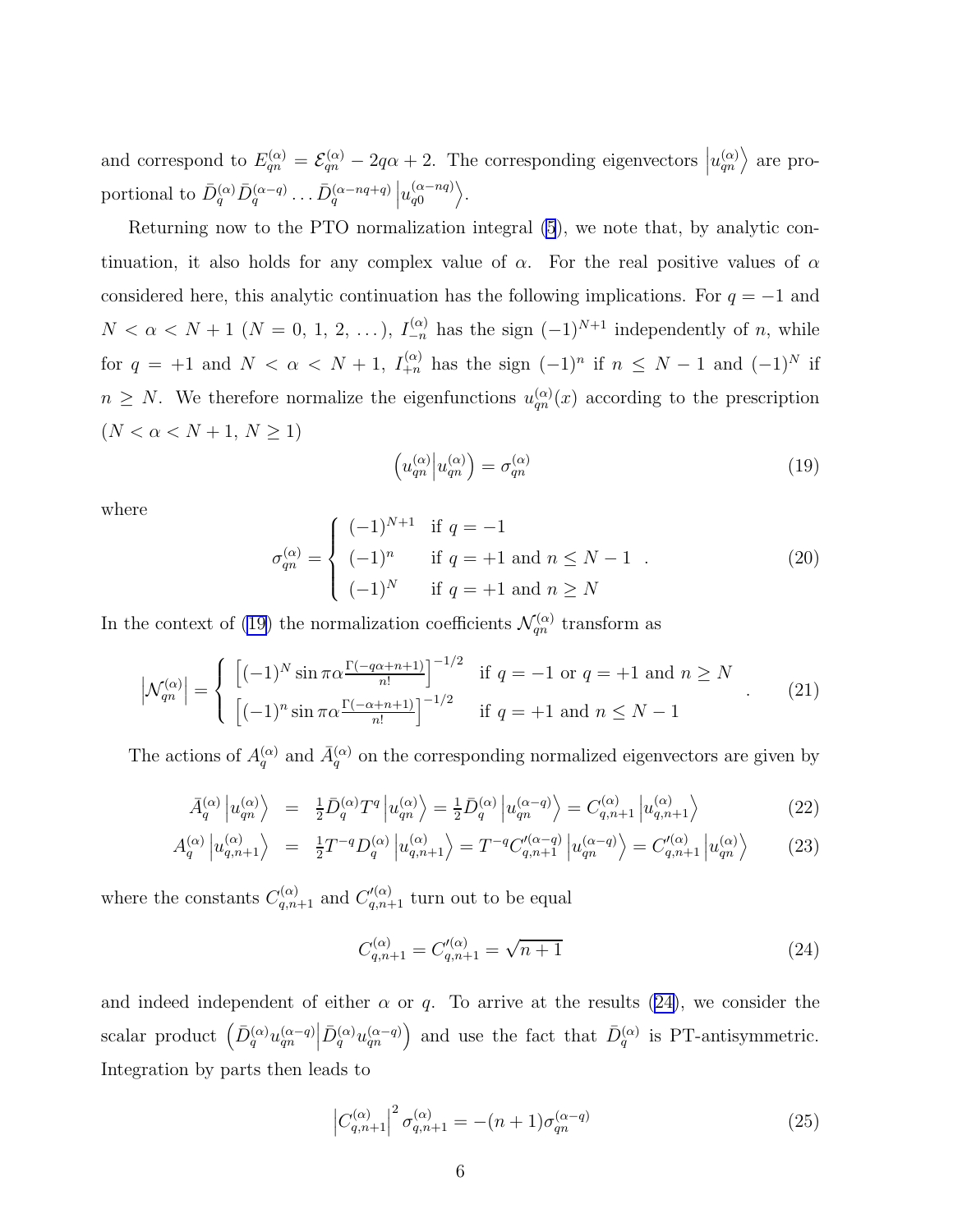<span id="page-6-0"></span>which gives  $C_{q,n+1}^{(\alpha)}$  from the consideration that  $\sigma_{q,n+1}^{(\alpha)} = -\sigma_{qn}^{(\alpha-q)}$ .

On the other hand, the constant  $C_{q,n+1}'^{(\alpha)}$  is obtained from  $C_{q,n+1}^{(\alpha)}$  by observing

$$
C_{q,n+1}^{\prime(\alpha-q)}\sigma_{qn}^{(\alpha-q)} = \frac{1}{2} \left( u_{qn}^{(\alpha-q)} \middle| D_q^{(\alpha)} u_{q,n+1}^{(\alpha)} \right) = -\frac{1}{2} \left( \bar{D}_q^{(\alpha)} u_{qn}^{(\alpha-q)} \middle| u_{q,n+1}^{(\alpha)} \right) = -\left( C_{q,n+1}^{(\alpha)} \right)^* \sigma_{q,n+1}^{(\alpha)} \tag{26}
$$

so that

$$
C_{q,n+1}^{\prime(\alpha-q)} = \left(C_{q,n+1}^{(\alpha)}\right)^*.
$$
\n(27)

It is not difficult to see that we can always choose the phase of the eigenfunctions, that is of  $\mathcal{N}_{qn}^{(\alpha)}$ , in such a way that (27) is real and positive. The role of the operators  $\bar{A}_{q}^{(\alpha)}$  and  $A_q^{(\alpha)}$  can thus be summarized as

$$
\bar{A}_q^{(\alpha)} \left| u_{qn}^{(\alpha)} \right\rangle = \sqrt{n+1} \left| u_{q,n+1}^{(\alpha)} \right\rangle \qquad A_q^{(\alpha)} \left| u_{qn}^{(\alpha)} \right\rangle = \sqrt{n} \left| u_{q,n-1}^{(\alpha)} \right\rangle \tag{28}
$$

where  $|u_{qn}^{(\alpha)}\rangle = \frac{1}{\sqrt{n}}$ n!  $\left(\bar{A}_q^{(\alpha)}\right)^n\left|u_{q0}^{(\alpha)}\right.$  $\begin{pmatrix} \alpha \ q 0 \end{pmatrix}$ .

With the ladder operator relations (28) at hand, we now look for the eigenstates  $|z, \alpha, q\rangle$ of the annihilation operator  $A_q^{(\alpha)}$  corresponding to the eigenvalues  $z \in \mathbb{C}$ :

$$
A_q^{(\alpha)}|z,\alpha,q\rangle = z|z,\alpha,q\rangle \qquad q = \pm 1. \tag{29}
$$

Because of (28), it is easy to construct the CS in terms of the Hamiltonian eigenstates. They have a form similar to that of the standard CS of the Hermitian oscillator except for the normalization coefficient:

$$
|z,\alpha,q\rangle = N_q^{(\alpha)}(|z|) \exp\left(z\bar{A}_q^{(\alpha)}\right) \left|u_{q0}^{(\alpha)}\right\rangle = N_q^{(\alpha)}(|z|) \sum_{n=0}^{\infty} \frac{z^n}{\sqrt{n!}} \left|u_{qn}^{(\alpha)}\right\rangle. \tag{30}
$$

The overlap of two such CS is given by

$$
(z', \alpha, q'|z, \alpha, q) = \delta_{q',q} \left[ N_q^{(\alpha)}(|z'|) \right]^* N_q^{(\alpha)}(|z|) \sum_{n=0}^{\infty} \frac{(z'^*z)^n}{n!} \sigma_{qn}^{(\alpha)} \tag{31}
$$

where

$$
\sum_{n=0}^{\infty} \frac{(z'^*z)^n}{n!} \sigma_{-n}^{(\alpha)} = (-1)^{N+1} \exp(z'^*z)
$$
\n
$$
\sum_{n=0}^{\infty} \frac{(z'^*z)^n}{n!} \sigma_{+n}^{(\alpha)} = \sum_{n=0}^{N-1} (-1)^n \frac{(z'^*z)^n}{n!} + (-1)^N \sum_{n=N}^{\infty} \frac{(z'^*z)^n}{n!}
$$
\n(32)

$$
= (-1)^N \left\{ \exp(z'^*z) + \sum_{n=0}^{N-1} \left[ (-1)^{n-N} - 1 \right] \frac{(z'^*z)^n}{n!} \right\}
$$
(33)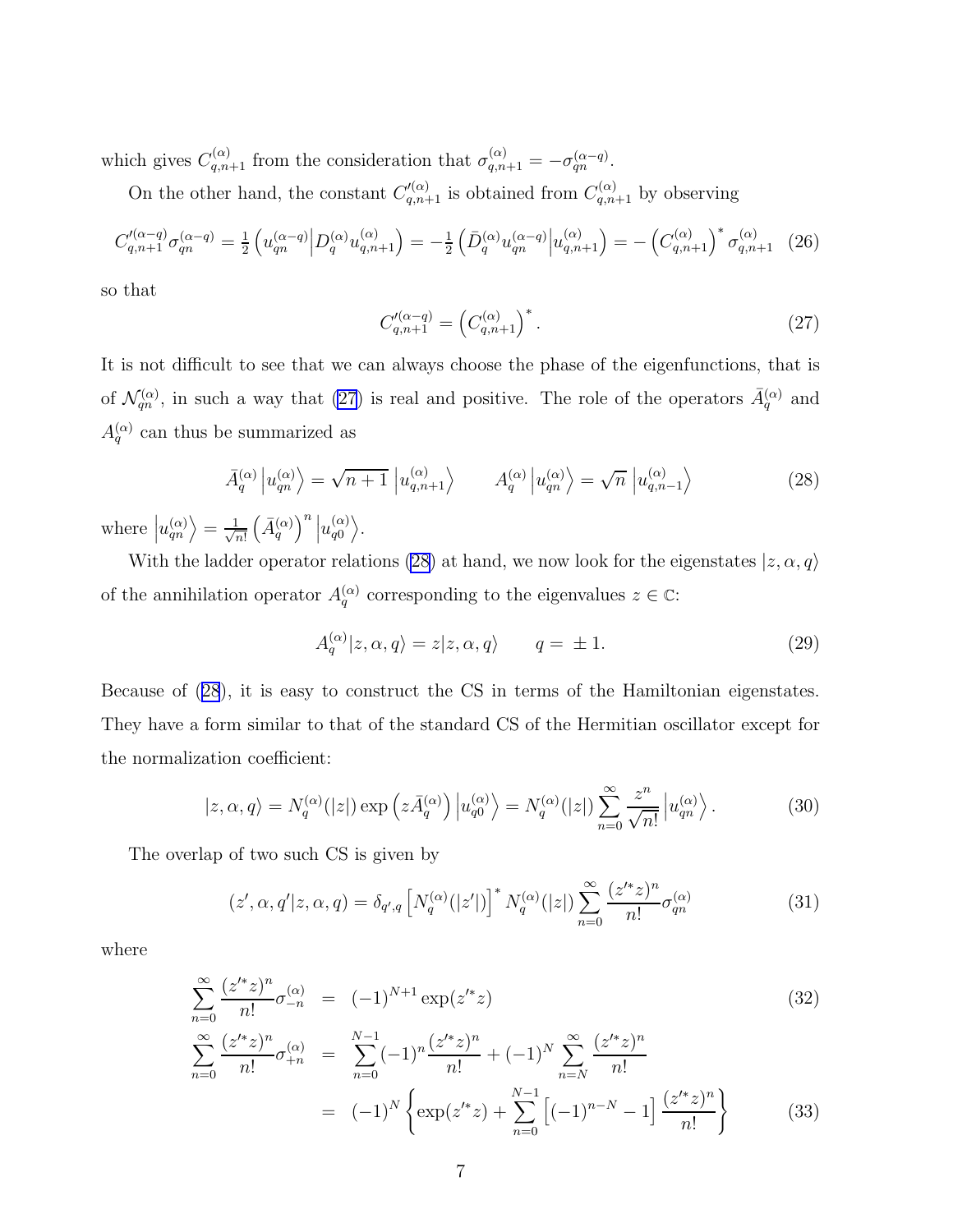and we have assumed  $N < \alpha < N + 1$ . The summation portion in the right-hand side of equation [\(33](#page-6-0)) contributes only when  $n - N$  is odd.

For the normalization, we obtain

$$
(z, \alpha, q | z, \alpha, q) = |N_q^{(\alpha)}(|z|)|^2 \left\{ \delta_{q,-1}(-1)^{N+1} \exp(|z|^2) + \delta_{q,+1}(-1)^N \left[ \exp(|z|^2) + \sum_{n=0}^{N-1} \left( (-1)^{n-N} - 1 \right) \frac{(z'^* z)^n}{n!} \right] \right\}.
$$
 (34)

For  $q = -1$ , we may choose  $(z, \alpha, -|z, \alpha, -) = (-1)^{N+1}$ , thus giving

$$
\left|N_{-}^{(\alpha)}(|z|)\right| = \exp(-|z|^2/2)
$$
\n(35)

as for the standard CS. Equation (35) is valid independently of the value of N, i.e., of  $\alpha$ . A result similar to (35) can also be obtained for  $q = +1$  and  $N = 0$  in which case we may choose  $(z, \alpha, +|z, \alpha, +) = 1$ .

However, for  $N \ge 1$ , the CS with  $q = +1$  are not normalizable for some value of |z|. For instance, if  $N = 1$ , we obtain

$$
(z, \alpha, +|z, \alpha, +) = -\left| N_{+}^{(\alpha)}(|z|) \right|^2 [\exp(|z|^2) - 2] \tag{36}
$$

where the second factor vanishes for  $|z| = \sqrt{\ln 2}$ .

We are thus led to the conclusion that only for  $0 < \alpha < 1$ , the CS of the PTO problem are normalizable.

The authors would like to thank M. Znojil for some interesting discussions on the normalization problem for PT-symmetric systems.